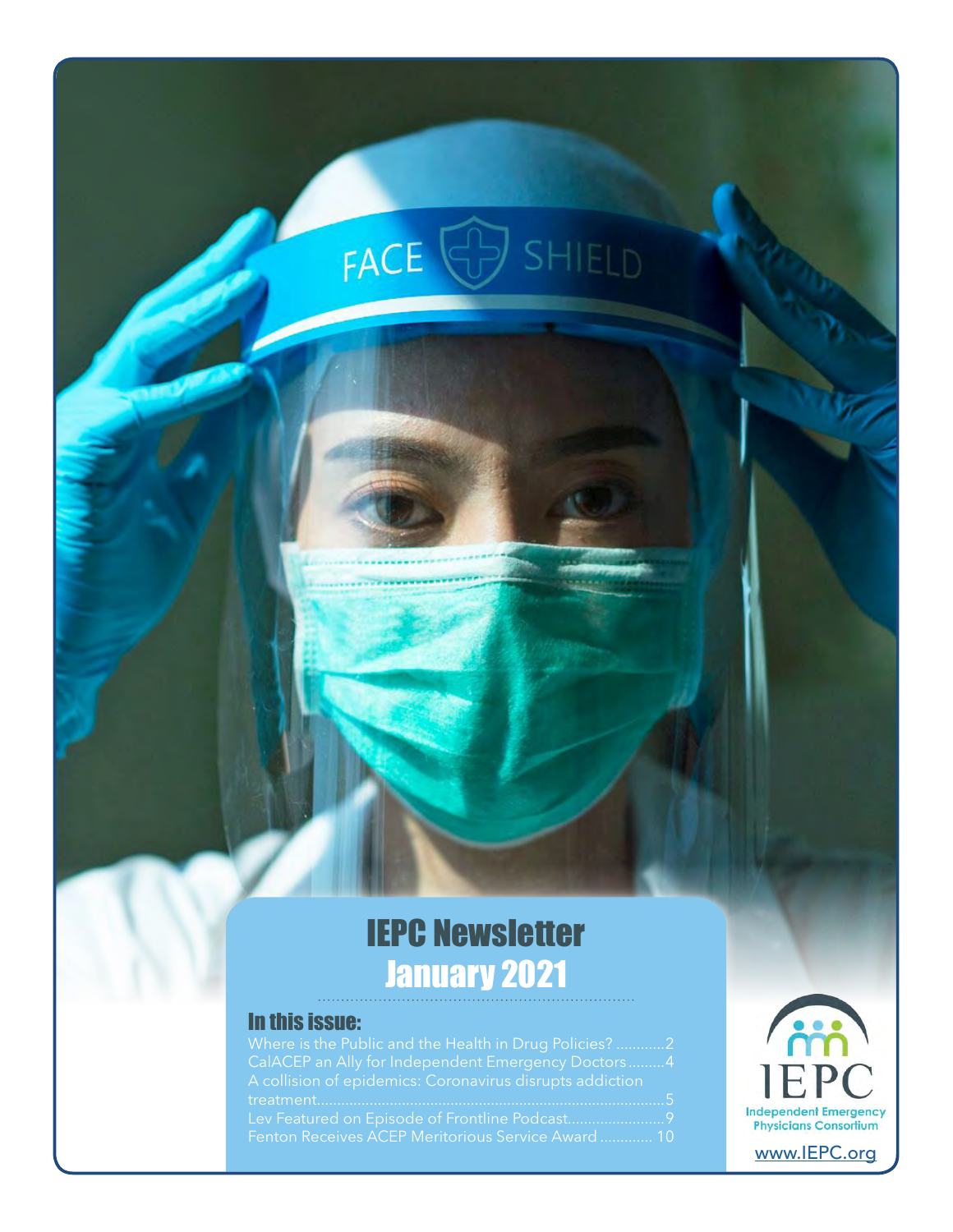# <span id="page-1-0"></span>Where is the Public and the Health in Drug Policies?

*Roneet Lev, MD President, IEPC*

The original article was published as "[Good](https://www.sandiegouniontribune.com/opinion/commentary/story/2020-12-04/public-health-policy)  [public health policies](https://www.sandiegouniontribune.com/opinion/commentary/story/2020-12-04/public-health-policy)  [comes at the cost of an](https://www.sandiegouniontribune.com/opinion/commentary/story/2020-12-04/public-health-policy)  [individual's convenience. I see it](https://www.sandiegouniontribune.com/opinion/commentary/story/2020-12-04/public-health-policy)  [in the ER,"](https://www.sandiegouniontribune.com/opinion/commentary/story/2020-12-04/public-health-policy) on December 4, 2020 by the San Diego Union-Tribune. Reprinted with permission.

The emergency department is often the place one sees the carnage at the other end of failed policies. We see that with COVID-19, traffic collisions, and drugs.

Public health means caring about the overall health of a population. The CDC definition of public health is ["the science](https://www.cdcfoundation.org/what-public-health)  [of protecting and improving](https://www.cdcfoundation.org/what-public-health)  [the health of people and their](https://www.cdcfoundation.org/what-public-health)  [communities."](https://www.cdcfoundation.org/what-public-health) Public health policies calculate and balance individual behavior and preference, economics, and the benefit for the community at large.

Sometimes good public health policies come at the cost of an individual's convenience. A classic example of such a health policy is wearing masks to

prevent the spread of COVID-19. Who likes wearing a mask? I don't. It hurts my face. I have a nearpermanent red scar on the bridge of my nose for wearing it hours at a time at work and outside. The discomfort is worth it, because masks wore when in close contact with others prevents the spread of COVID-19. Masks are annoying for the individual, but the sacrifice is a wise public health policy.

Another example of a successful public health measure is seat belts. My first car was an orange 1972 Volkswagen Beetle that came with a useless lap belt that was way too big for me. I recall the debate by people who did not like the restrictions of seatbelts and claimed that mandatory seatbelts violated their freedom and constitutional rights. According to the National Highway Traffic Safety Administration, in 1990, only 50% of Americans wore seatbelts. Now seatbelts are a habit most people don't even think about. [Today, 90%](https://www.nhtsa.gov/seat-belts/seat-belts-save-lives)  [of people buckle up. This public](https://www.nhtsa.gov/seat-belts/seat-belts-save-lives)  [health policy saved 15,000 lives in](https://www.nhtsa.gov/seat-belts/seat-belts-save-lives)  2016 and would have saved 2,500 [more if everyone complied.](https://www.nhtsa.gov/seat-belts/seat-belts-save-lives) 





*Roneet Lev, MD*

Today motorcyclists still complain that helmets cause headaches, tunnel vision, and ["it's nobody's business if I want](http://www.chicagonow.com/chicago-board-tirade/2014/06/helmets-suck/)  [to feel the wind in my hair."](http://www.chicagonow.com/chicago-board-tirade/2014/06/helmets-suck/) In the emergency departments and trauma centers, motorcycles accidents had an association of brain death injuries resulting in organ donation. Helmet laws changed that. In 2016, helmets [saved 1,859 motorcyclists' lives](https://crashstats.nhtsa.dot.gov/Api/Public/ViewPublication/812492)  [and 802 more lives could have](https://crashstats.nhtsa.dot.gov/Api/Public/ViewPublication/812492)  [been saved if all motorcyclists](https://crashstats.nhtsa.dot.gov/Api/Public/ViewPublication/812492)  [had worn helmets.](https://crashstats.nhtsa.dot.gov/Api/Public/ViewPublication/812492) I would argue that it has proven to be a worthwhile inconvenience.

American innovation, regulation, and focus on traffic safety continues to save lives. Traffic fatalities peaked in [1937 with](https://injuryfacts.nsc.org/motor-vehicle/historical-fatality-trends/deaths-and-rates/)  [30.8 deaths](https://injuryfacts.nsc.org/motor-vehicle/historical-fatality-trends/deaths-and-rates/) per 100,000 population. [The most recent](https://www-fars.nhtsa.dot.gov/Main/index.aspx)  [data from 2018 is 11.17 deaths](https://www-fars.nhtsa.dot.gov/Main/index.aspx)  [per 100,000.](https://www-fars.nhtsa.dot.gov/Main/index.aspx) This improvement of over 60% occurred despite a marked increase in total miles driven and number of cars on the road. Improved traffic safety was no accident. This remains a major focus on multiple levels. Individuals made sacrifices by wearing seatbelts and helmets. The automotive industry introduced advanced engineering such as airbags, electronic stability, backup cameras and blind spot detection. Government worked on improved roads and traffic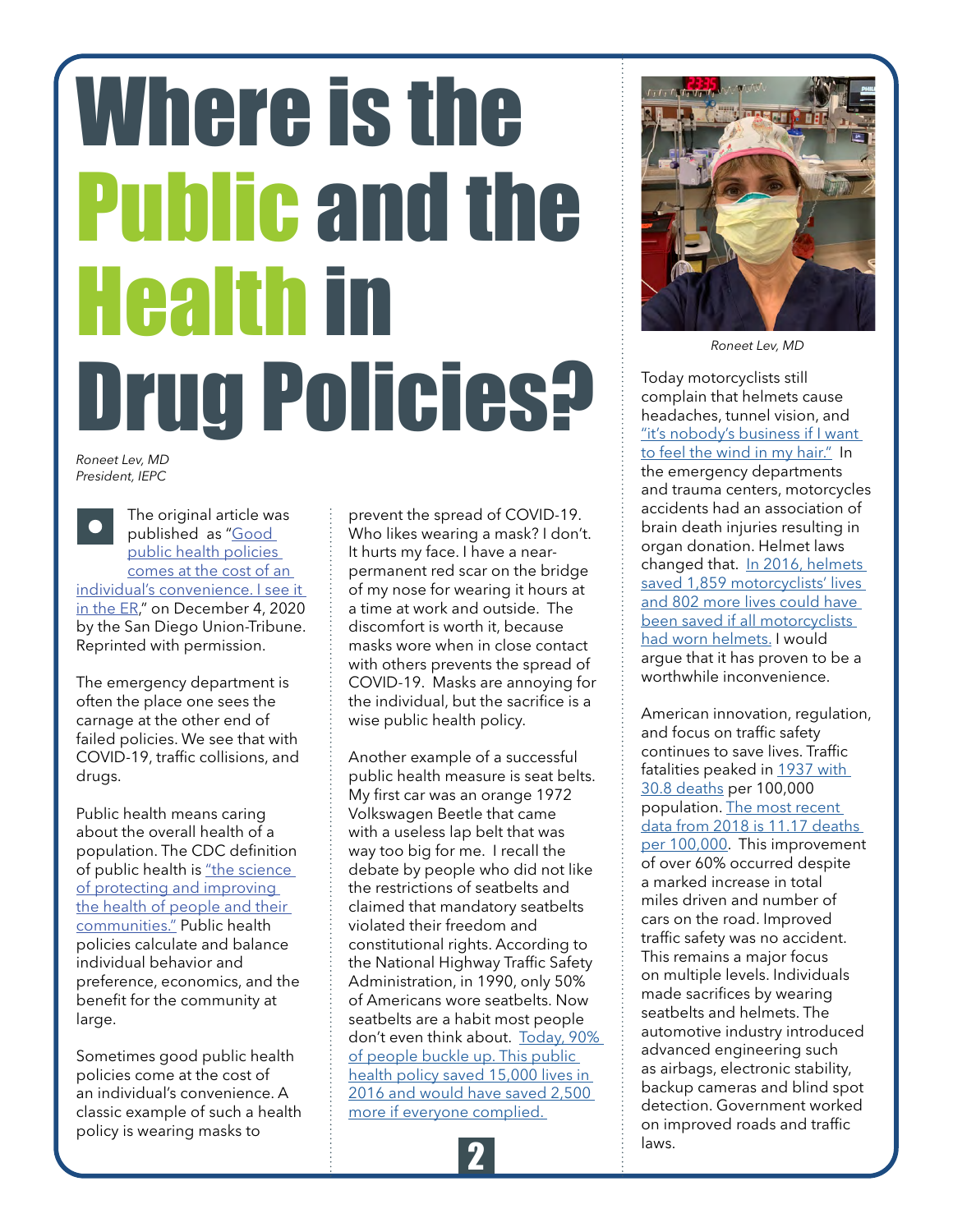### Drug Policies **continued from last page**

I am jealous of the efforts for car safety. We desperately need the same multi-disciplinary approach for drugs and addiction. Sadly, wise public health decisions are getting pushed aside for economic benefit and the call for individual freedom. For example, electronic cigarettes hit the market without appropriate public health consideration. The industry used an untested health claim that vaping helps tobacco cessation to promote their products. However, epidemiologic studies show that for every one adult who quits [cigarettes using e-cigarettes, 80](https://journals.plos.org/plosone/article?id=10.1371/journal.pone.0193328)  [adolescents](https://journals.plos.org/plosone/article?id=10.1371/journal.pone.0193328) who never smoked will eventually become daily smokers through e-cigarette use. We may have forgotten that just before the COVID-19 pandemic we were dealing with a vaping epidemic that caused severe lung injury known as EVALI – E-Cig Associated Lung Injury. As an emergency and addiction physician I feel for those addicted to nicotine and would offer treatment. However, if we followed the science and cared about public health, vaping products would never have come to market in the United States.

Similarly, marijuana legalization, both medically and recreationally is driven by economics and individual freedoms, rather than public health consequences. Public health consideration would account for the total associated increase drug use, increase emergency visits, and the various medical complications. I do not wish to judge or shame people who choose to use marijuana, but I strongly believe that the public has the right to informed decisions. People who smoke cigarettes understand the risks of addiction, cancer, emphysema and heart disease. People who use marijuana are sold on the multiple benefits without education on drug interactions with prescription medications, high potency psychosis and suicide, testicular cancer, pulmonary or heart risk. California declared marijuana an important business during a pulmonary pandemic. This public health decision continues to bring marijuana toxicity patients to the emergency department with diagnoses such as psychosis, agitation, EVALI, scromiting (cannabis hyperemesis syndrome), and fainting.

San Diego leads the county with

*Working in the ER at El Centro Regional Medical Center, Evelina Gonzalez, RN wears a half face mask fitted with a P100 filter while updating a patient's chart.(Nelvin C. Cepeda / The San Diego Union-Tribune)*

one of the best trauma systems in the world. Saving a trauma patient can require a blood transfusion, but for the bleeding to stop, the hole needs to be plugged. Many lives have been saved not just through blood, but with advanced surgical techniques that plug the bleeding hole. Similarly, saving a patient with a substance use disorder needs addiction treatment, like the critical blood transfusion for the trauma patient. The bleeding hole for addiction needs to be plugged by decreasing the supply of drugs as well as treatment of overdoses, withdrawal and poisoning. But that is not enough. Benjamin Franklin said an ounce of prevention is worth a pound of cure. It is estimated that for every \$1 spent [on addiction prevention, there](https://www.samhsa.gov/sites/default/files/cost-benefits-prevention.pdf)  [is \\$18 in savings.](https://www.samhsa.gov/sites/default/files/cost-benefits-prevention.pdf) Addiction prevention is the seatbelts, helmets, and traffic laws for the trauma centers.

Addiction prevention means preventing any addictive substance use while the brain is growing. Brain development continues [until age 25 or 27.](https://www.drugabuse.gov/drug-topics/adolescent-brain) The chances of addiction for someone under this age is [4 –](https://www.drugabuse.gov/publications/research-reports/marijuana/marijuana-addictive)  [7 times higher](https://www.drugabuse.gov/publications/research-reports/marijuana/marijuana-addictive) than for older people. Policies that promote increase marijuana and drug use along with the normalization of drugs, sacrifice our youth and therefore our future for the benefit of the individual. We need strong public health consideration when it comes to drug policy.

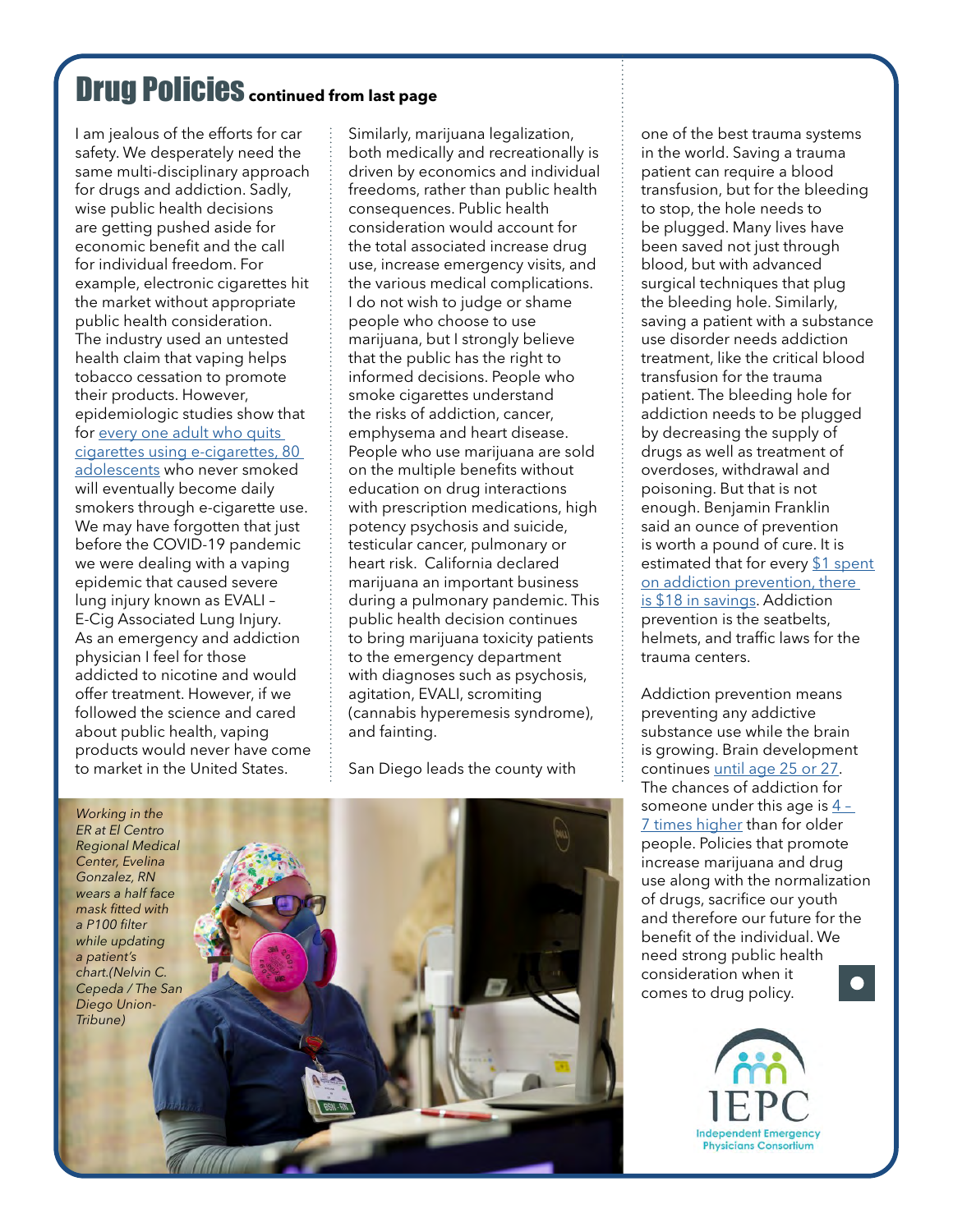## <span id="page-3-0"></span>**CalACEP** an Ally for **Independent** Emergency **Doctors**

*Michael Gertz, MD Antelope Valley Hospital and Los Robles Hospital Medical Center*

The California Chapter of the American College of Emergency Physicians (CalACEP) is the largest state chapter in the country with over 3500 members. CalACEP's mission is to support emergency physicians in providing the highest quality of care to all patients and to their communities. It supports Emergency Physicians primarily through legislative advocacy but additionally provides clinical tools such as The Safe Prescribing toolkits and Medication assisted Therapy (MAT) toolkits. CalACEP sponsors the Western Journal of Emergency Medicine and an annual Conference called AdvaneED which targets the education of Residents and Medical Students.

While last year was primarily consumed by the challenges of Covid19, the legislature continued to work and CalACEP remained active in both supporting and opposing multiple measures. The quarantine made lobbying particularly challenging in that our normal avenues for accessing legislators was impeded allowing politicians to fast-track a number of laws

without much input from interest groups. There were, however, some successes as well.

AB 890 better known as the Nurse Practitioner Scope of Practice Law allows NPs to practice independently without physician supervision once they have a predetermined level of experience. It was intended to aid in the primary care shortage but the law could impact Emergency Physicians by not specifying that independent practice is limited to primary care. CalACEP opposed this as a patient safety issue and sought an exclusion for the Emergency department. Unfortunately the Governor signed this into law and we will need to work to clean up the law with an exclusion this year. We were successful in passing our sponsored bill AB1544 which expands paramedic scope of practice to allow certain 911 patients to be diverted to Licensed Psychiatric facilities and sobering centers. We were opposed to similar bills in the past because they did not provide sufficient oversight over the receiving facilities. This law requires licensing of facilities, support of EMTALA mandates and evidence based practices to determine protocols. We were also successful in protecting the \$20 million state grant that pays for Substance abuse councilors to be placed in Emergency departments.

This years priorities will include a reintroduction of a CalACEP sponsored bill tabled by the legislature last year to require all acute care psychiatric facilities to accept patients with psychiatric emergencies transferred from emergency departments regardless of insurance status. We will also be focusing on legislation to address systematic downcoding by insurance companies. We will likely have to defend another attack on MICRA this coming year as well.

4



*Michael Gertz, MD*

CalACEP is the primary advocacy group for Emergency Physicians in California. The Board of Directors and staff work tirelessly to make sure our practice environments remain financially viable, continue to be able to deliver high quality care and that emergency physicians are the recognized leaders of an emergency response system. Please consider lending your experience and expertise by serving on one of its committees or running for the Board of Directors. Independent practice physicians have so much to offer and gain from the experience.



*For more information about CalACEP and their programs please visit <www.californiaacep.org>.*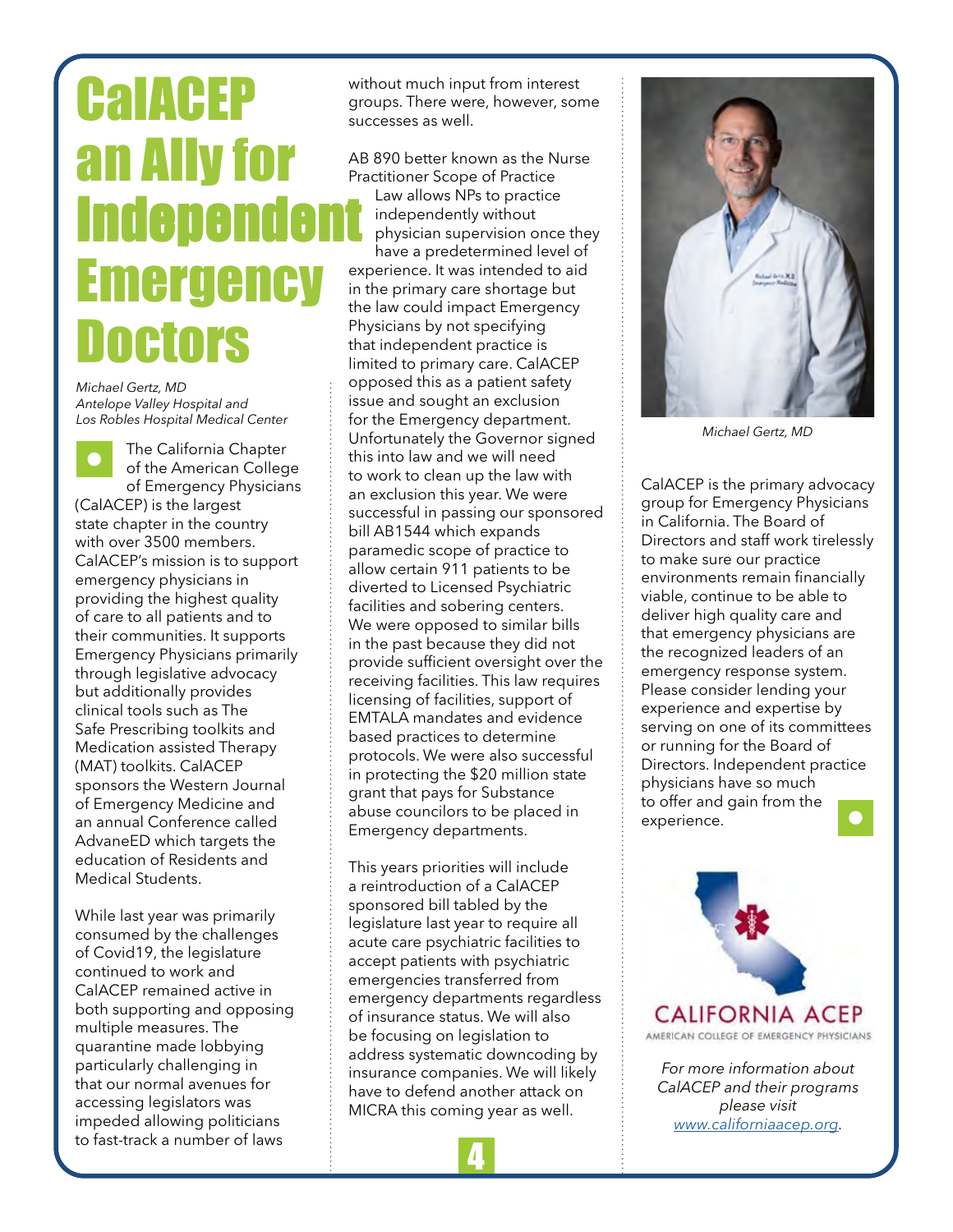# <span id="page-4-0"></span>A collision of epidemics: Coronavirus disrupts addiction treatment

#### *By Rachel Baker*

*[Original article](https://calmatters.org/projects/california-coronavirus-treatment-drugs-opioid-addiction/?) was published June 16, 2020 via CalMatters. Reprinted with permission.*

Breanna Dixon doesn't remember struggling to breathe when she overdosed, but her younger brother Joshua hasn't forgotten the sound.

At first, it sounded like heavy snoring coming from the TV room in the Dixon family home in Fontana, where the siblings were sheltering in place with their parents.

It had been a month since the novel coronavirus forced [California to a standstill](https://www.gov.ca.gov/wp-content/uploads/2020/03/3.19.20-attested-EO-N-33-20-COVID-19-HEALTH-ORDER.pdf), and Dixon, 28, was struggling. She had already overdosed twice before in the two years she had used opioids. Stuck at home with her family and a soon-to-beex-boyfriend, she found herself using more than ever.

While other people were hoarding water and toilet paper, Dixon stocked up on oxycodone pills that turned out to be [tainted](https://www.drugabuse.gov/about-nida/noras-blog/2017/04/addressing-americas-fentanyl-crisis)  [with fentanyl,](https://www.drugabuse.gov/about-nida/noras-blog/2017/04/addressing-americas-fentanyl-crisis) a dangerous, potent opioid.

"The stress of not knowing what's going to happen in the world, and then on top of that having to deal with the little things inside my home," she said. "I needed to cope with a lot of things, because I felt like I couldn't fix it … and I felt like I already hurt my family so much."

That night in April, Joshua Dixon, 23, could tell something was off with his sister, who pivoted from jittery to groggy. So at 4 a.m., when he heard what he thought was loud snoring, he checked on her.

He found her sitting up, her head drooping forward onto her chest.

"I looked closer, and I was like, okay that's not snoring — so I kind of snapped into panic mode … started shaking her on the shoulder, like, 'Wake up!'" Joshua Dixon said. "She wasn't waking up."

He called an ambulance, and Breanna's ex-boyfriend stayed on the phone with the 911 operator until the paramedics arrived [with](https://www.drugabuse.gov/drug-topics/opioids/opioid-overdose-reversal-naloxone-narcan-evzio)  [naloxone](https://www.drugabuse.gov/drug-topics/opioids/opioid-overdose-reversal-naloxone-narcan-evzio), a drug that can reverse overdoses.

But the night wasn't over: About an hour later, Joshua Dixon found his sister's ex-boyfriend crumpled in the backyard. He had overdosed, too.

#### A "collision of epidemics"

It's a crisis that mental health [experts worry](https://www.ncbi.nlm.nih.gov/pmc/articles/PMC7138334/) they'll see more often as people turn to illicit drugs to cope with the stressors of the pandemic. This ["collision](https://www.ncbi.nlm.nih.gov/pmc/articles/PMC7138334/)  [of epidemics](https://www.ncbi.nlm.nih.gov/pmc/articles/PMC7138334/)" could magnify the dangers of both, according to [warnings reverberating](https://www.ncbi.nlm.nih.gov/pmc/articles/PMC7138333/) from

#### [scientific journals](https://www.ncbi.nlm.nih.gov/pmc/articles/PMC7138407/).

While the number of Californians killed by the coronavirus is tallied daily on public dashboards, its effect on illicit methamphetamine and opioid use is harder to track. Whether more people statewide are relapsing or overdosing is unclear.

But several local health departments in California as well as emergency rooms participating in [a statewide](https://www.bridgetotreatment.org/cabridgeprogram)  [treatment effort](https://www.bridgetotreatment.org/cabridgeprogram) are seeing signs that fewer people addicted to drugs are receiving treatment since the pandemic reached California. The Public Health Institute's [CA Bridge Program](https://www.bridgetotreatment.org/cabridgeprogram) reported 35% fewer people with opioid addictions in emergency rooms, dosed nearly 48% fewer people with [medication](https://www.ncbi.nlm.nih.gov/books/NBK535267/) to treat withdrawal and recorded 24% fewer people attending followup appointments, comparing April to January.

Experts worry that more people will fall through the cracks as the pandemic continues. And without increased state funding, budget cuts could hamstring their capacity to help.

"Fewer people are seeking treatment for services during this time period, but an increase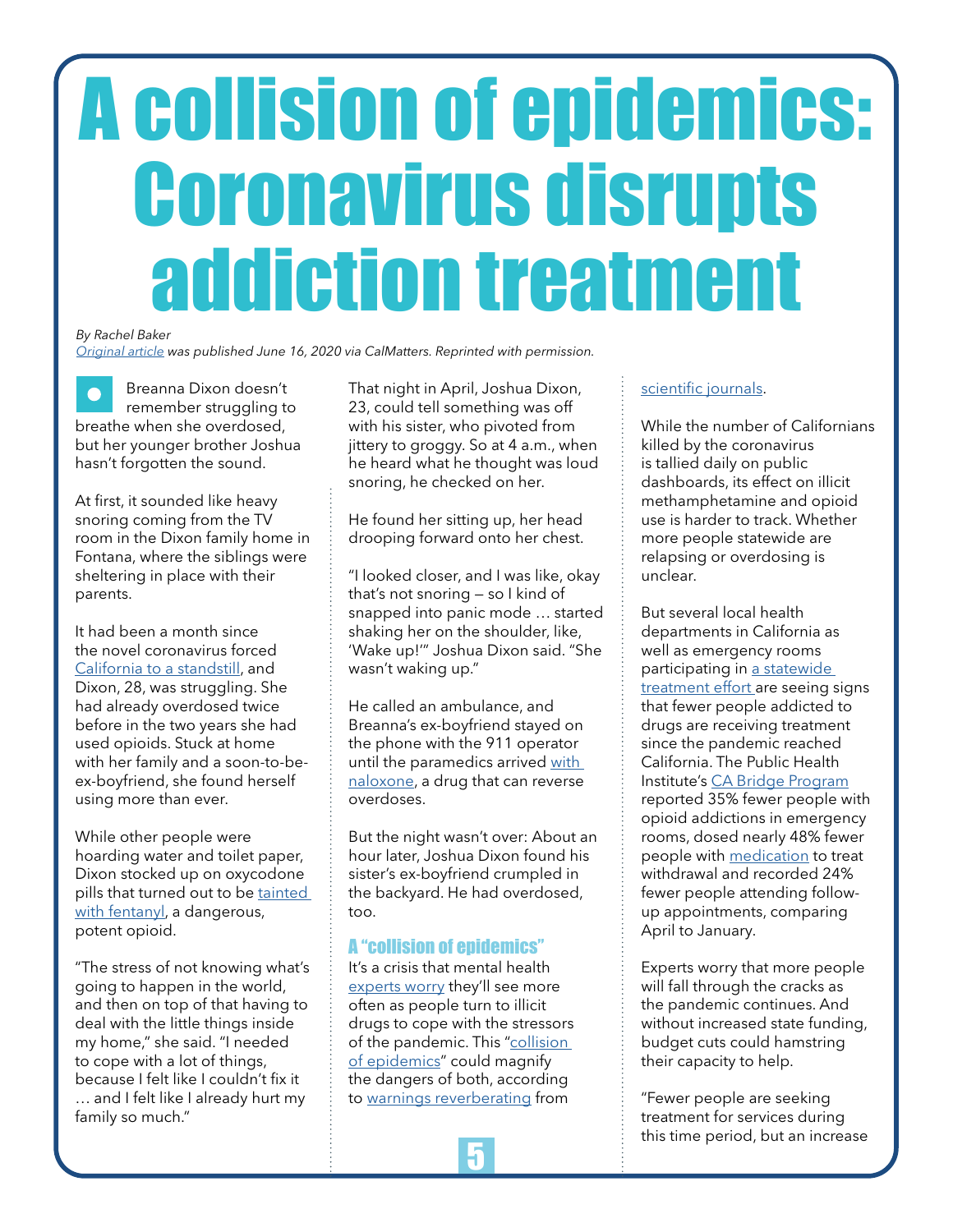

in relapses has been noted for those who are involved in treatment," said Jeffrey Nagel, director of Orange County's Behavioral Health Services, which monitors trends at treatment providers.

The nation has seen it before: During previous economic downturns, more people died from [opioid overdoses](https://onlinelibrary.wiley.com/doi/full/10.1111/coep.12439), but [fewer people](https://onlinelibrary.wiley.com/doi/full/10.1111/coep.12439) entered treatment for heroin addictions.

"There's likely much more use of substances that we're not capturing right now, either in hospitals or emergency rooms or jails," said [Gary Tsai,](https://alumni.ucla.edu/gary-tsai/) interim director of Los Angeles County's division of [Substance Abuse](http://publichealth.lacounty.gov/sapc/)  [Prevention and Control](http://publichealth.lacounty.gov/sapc/). "There is a lot of concern that pent-up cases will materialize once our communities reopen. I think that's a very real risk."

The toll of opioids has been [increasing](https://www.drugabuse.gov/drug-topics/opioids/opioid-summaries-by-state/california-opioid-involved-deaths-related-harms) in California over the past two decades. More than 4,386 people [died](http://skylab.cdph.ca.gov/) from drug overdoses during the first nine months of 2019, about half from opioids, according to the state's preliminary count.

It's too soon to know whether more Californians are overdosing since the pandemic began.

Fresno has [seen a surge](https://www.fresnosheriff.org/media-relations/beware-of-potentially-fatal-fentanyl-pills-disguised-as-xanax.html) in suspected overdose deaths, although the exact numbers are unavailable, said [Rais Vohra](https://www.fresno.ucsf.edu/ucsf-fresno-faculty/rais-vohra-md/), the county's interim health officer. Many other coroner's offices said there are too many bodies awaiting toxicological tests to identify any pattern. "I really think this is the tip of a bigger iceberg," Vohra said.

#### "Feeling irrelevant" in the time of COVID

The "collision of epidemics" endangers people who use drugs on multiple fronts. They face increased risks from respiratory infections if smoking and vaping drugs has damaged their lungs or if opioids suppress their breathing.

But the virus's social-distancing measures also tear the fabric of medical care and social support for people who use drugs, [Nora](https://www.drugabuse.gov/about-nida/directors-page/biography-dr-nora-volkow)  [Volkow,](https://www.drugabuse.gov/about-nida/directors-page/biography-dr-nora-volkow) director of the National Institute on Drug Abuse wrote [in a](https://www.ncbi.nlm.nih.gov/pmc/articles/PMC7138334/)  [recent paper](https://www.ncbi.nlm.nih.gov/pmc/articles/PMC7138334/).

"Feeling irrelevant, feeling that no one cares for you, is probably one of the most devastating feelings a human being can have," Volkow said in a [recorded videoconference.](https://directorsblog.nih.gov/2020/04/21/coping-with-the-collision-of-public-health-crises-covid-19-and-substance-use-disorders/) It can "increase dramatically the risk of taking drugs, and, if you are



trying to stop taking drugs, it increases that risk of relapse."

Weeks before Breanna Dixon overdosed in Fontana, Crystal Acosta in Oakland said she was thinking of quitting drugs, and 60-year-old William Smith was relapsing in Los Angeles.

Acosta, 33, who first took heroin when she was 11, lived in a tent with her partner as the pandemic intensified. She fears what she'll do if drugs become scarce, struggles to stay safe on the streets and worries about their son, who lives with his grandfather.

"When you do heroin, you get sick and it's bad when you don't have those drugs," she said. "I've been thinking about getting clean, just to not have to deal with that."

Acosta said she had been treated with [methadone,](https://www.samhsa.gov/medication-assisted-treatment/treatment/methadone) which can help reduce cravings and symptoms of withdrawal. But it was expensive to travel to a clinic on the bus, so she stopped going.

Some 370 miles to the south, in Los Angeles, the pandemic kicked off a chain reaction that led Smith, a [former cast member](https://www.imdb.com/name/nm2926391/)  on the TV show Celebrity Rehab, to relapse.

Smith said he'd been in show business for years and worked for a drug cartel, but first tried heroin when he was incarcerated in Chino. He had been in recovery on and off for about 20 years when the coronavirus began creeping into California.

He was working as a caregiver, but the job was coming to an end, and with it, his housing.

With his future uncertain, he relied on Narcotics Anonymous meetings to keep sober. "Worst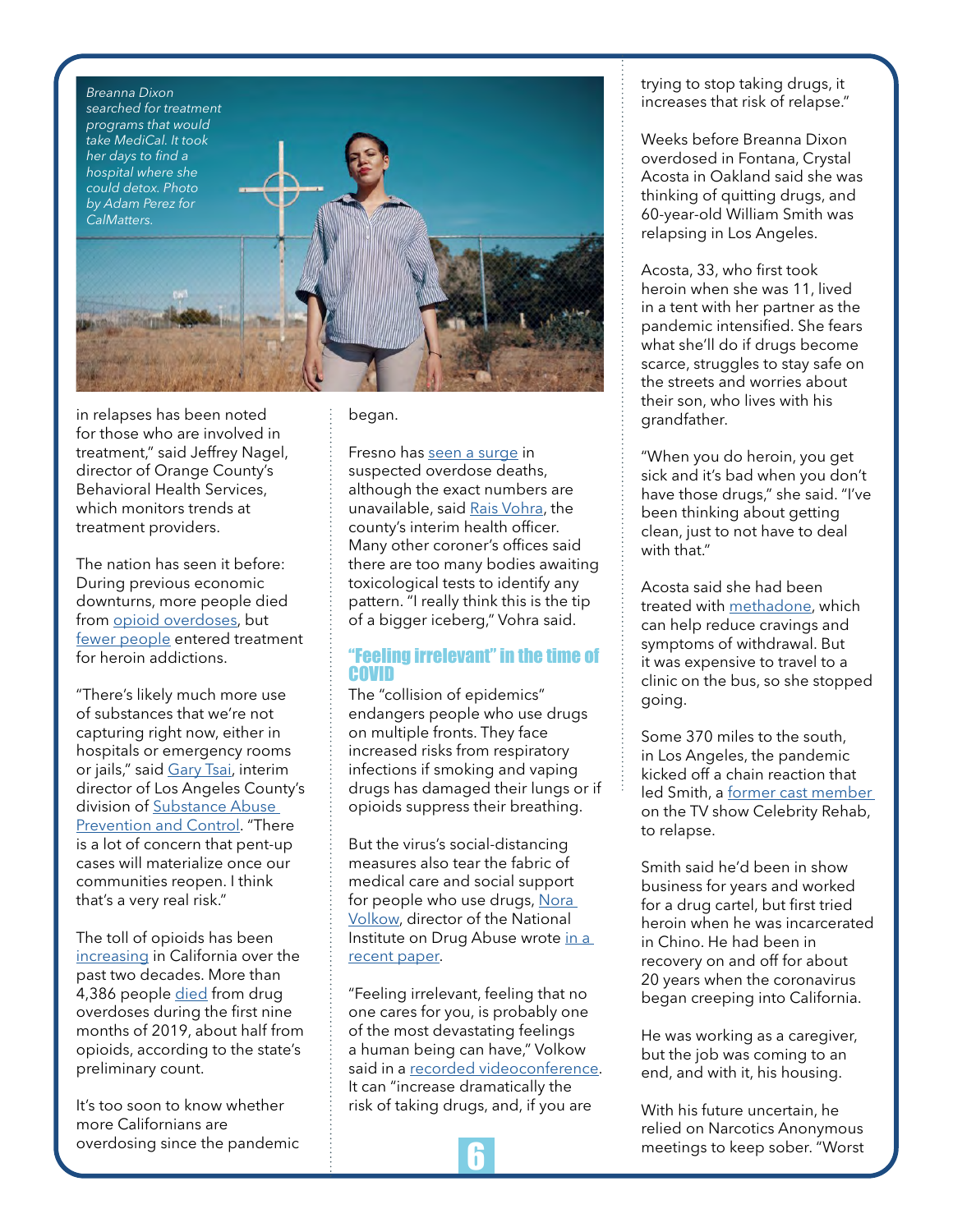thing I can be is bored and by myself," he said. "That's when you jump up and go to a meeting, and you start listening to people's woes and problems … It's camaraderie, and friendship."

But the pandemic forced his meetings online, and he ran out of cell phone data for Skype. His prescription for a medication that [curbs opioid cravings](https://www.chcf.org/wp-content/uploads/2019/08/BuprenorphineOverviewClinicians.pdf) and [blunts the high](https://www.ncbi.nlm.nih.gov/books/NBK535267/) tapped out. "For a couple days, you're okay," he said.

And then, he wasn't. He started smoking heroin and methamphetamine again. "I felt terrible, I knew that's not the way I wanted to be," Smith said. "And I knew the way to get back."



*Reb Close, MD*

#### New cracks in the road to treatment

[Dr. Reb Close,](https://www.chomp.org/find-a-doctor/doctor-profile/reb-close/#.XtP32J5Khp8) an emergency medicine physician at Community Hospital of the Monterey Peninsula, is trying to track the number of people like Dixon, Smith and Acosta whose drug use has changed with the pandemic.

Typically her department's record system alerts her to one overdose roughly every three days. (It's not the total, more of a preliminary snapshot.) But in

May, alerts surged to an overdose a day, she said.

"You've got the experimenters," Close said, recalling a teen boy who overdosed on what was likely an opioid. His mother started CPR until the cops arrived with [naloxone,](https://www.drugabuse.gov/publications/drugfacts/naloxone) which can reverse overdoses. The boy later told Close he'd tried the drug because he was bored sheltering at home.

By Close's count, three of 22 people who overdosed in March said their drug use was related to the virus. In April, it was seven out of 16. She hasn't crunched numbers for May yet.

"You've got your substance use fragility of recovery," Close said. And, with the pandemic, she said, "You have the fear, the hopelessness, the desperation."

Smith knew where to go when he relapsed. His friend helped him find a bed at [Tarzana Treatment Centers](https://www.tarzanatc.org/).

"I really didn't think they'd have Tarzana or any of these big treatment centers still open," he said. "A lot of people would have died if they didn't have Tarzana."

The number of people seeking treatment at Tarzana increased from 2019 to 2020, and the centers have been racing to add beds to meet demand.

But since the beginning of this year, the number of people seeking care has dropped monthly.

It's difficult to separate the effects of the pandemic from seasonal trends, since people seeking treatment typically spikes in January and February, said [Jim Sorg](https://www.linkedin.com/in/jimsorg/), Tarzana Treatment Centers' director of care integration.

But patients' fear of the virus could be a reason for the decline. Smith

was "a little scared to get around other people, of course, and I didn't know how they would manage to keep us safe. I had to see it for myself."

What he saw were mask requirements, constant cleaning, multiple temperature checks per day, no outside meetings or visitors and as much socialdistancing as possible.

Smith said that the changes haven't hurt his recovery — they may have even helped.

"The fight against COVID is like the fight against addiction, so one hand just clasping the other," he said. "It's watching out for your neighbor, so your mind is constantly on something that's positive."

Officials in some counties with [historically high numbers](https://skylab.cdph.ca.gov/ODdash/) of overdose deaths report declines in people seeking or being admitted to treatment this year. Included are Sacramento, Santa Clara, Orange, San Diego, Riverside and Alameda counties. San Bernardino also saw an initial drop, although the numbers began increasing in May.

Part of the reason could be that federal rules have changed during the pandemic to allow people to take home more methadone at a time, which means fewer visits tallied at clinics. One woman told CalMatters that it made getting her medication much easier.

Some people may also not be accessing outpatient services due to closures or fewer referrals, including from courts and schools. Some residential programs are limiting admissions to maximize social distancing, and a shift to telehealth could have lost those who lack access to a phone or

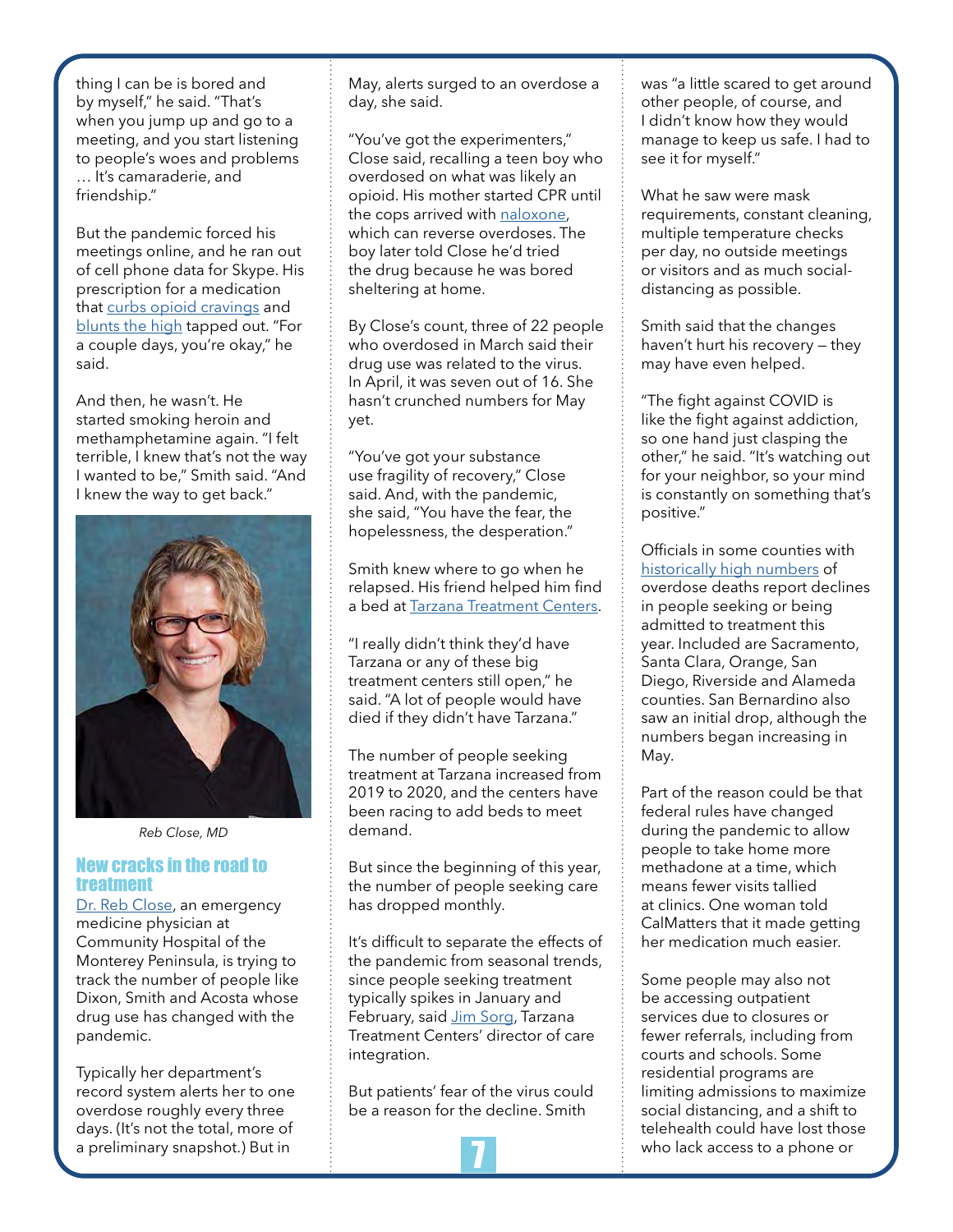#### the internet.

"Generally speaking, lockdown equals lack of access to critical services," said Nevada County's Behavioral Health Director [Phebe Bell](https://www.mynevadacounty.com/directory.aspx?EID=151). "What we're seeing is that people continued to be fearful of in-person services, but needed help with their substance use."

In some areas, people are seeking more treatment from addiction medications. San Francisco's [street medicine team](https://www.sfdph.org/dph/files/wpcfiles/presentations/Street_Medicines_Low-Barrier_Buprenorphine_Program.pdf) reports writing two to three times more prescriptions than usual, while Los Angeles, Nevada County and a major Santa Clara County hospital also reported increased demand. Bell suspects that medication, which requires little in-person interaction, may feel like the safest option during a pandemic.

#### A worrying precedent during a recession

The picture of how the coronavirus will affect Californians addicted to drugs is still developing — but history can help bring it into focus.

[One study](https://onlinelibrary.wiley.com/doi/full/10.1111/coep.12439) led by Temple University economist [Catherine](https://liberalarts.temple.edu/academics/faculty/maclean-catherine)  [Maclean](https://liberalarts.temple.edu/academics/faculty/maclean-catherine) reported that during economic downturns, treatment admissions for stimulants increased by almost 8% for every one percentage point increase in state unemployment. But for heroin, they dropped 6%.

[Previous research](https://www.nber.org/papers/w23192.pdf) showed an increase in opioid-related deaths and emergency department visits in economic slowdowns.

Combined, Maclean said the results suggest an increased unmet need for treatment particularly for opioid addictions — during recessions.

The gap between need for treatment and access to

#### it worries [Aimee Moulin,](https://health.ucdavis.edu/emergency/ourteam/faculty/moulin.html) an

emergency medicine physician at the University of California Davis Medical Center.

[The CA Bridge Program](https://www.bridgetotreatment.org/cabridgeprogram), where Moulin is a principle investigator, aims to close that gap. Patients at 50-plus hospitals who are addicted to opioids are immediately treated with buprenorphine, a medication to ease symptoms and cravings, and are connected with ongoing care. Over the past year, the program offered buprenorphine to 9,666 patients, and treated 6,207.

"Now we see people coming back — they couldn't get their treatment appointment. There's a lot of delays, a harder time getting medications," Moulin said. "If it was a struggle before, it is so much more exacerbated by closing down or pulling back on a lot of those resources."

Breanna Dixon is one of the people who could have benefited from the CA Bridge Program.

The night she overdosed, an ambulance took her to a hospital. But eight hours later, she was back at home, sweating and crying on her mother's couch. "I was withdrawing … I could feel it, so I was just like, 'I'm going to use again,' " she said.

The period after being discharged from the emergency room is a dangerous one. A recent [study](https://www.ajpmonline.org/article/S0749-3797(20)30128-8/fulltext#%20%20%20111098765432112345678910) reported that in the year after an opioid overdose, people are 100 times more likely to overdose again and die. Their likelihood of dying by suicide also increases 18-fold.

She searched for treatment programs that would take MediCal. It took her days to find a hospital where she could detox. The whole time, she said, her mother Jeannette Dixon kept telling her, "'Just keep looking, keep looking.'"



Now she is in transitional housing after [completing](http://www.stjoghcs.org/)  [residential treatment](http://www.stjoghcs.org/).

"I miss her very much, but I know that this is good for her. She needs it," said Jeanette Dixon, who has been in recovery herself for a crystal meth addiction since 2012. "Because who gets a third time — you know what I mean? She's blessed."

#### The state's budget and crises collide

As the pandemic continues, treatment services are at risk of losing government funding.

[Last year's budget](http://www.ebudget.ca.gov/2019-20/pdf/Enacted/BudgetSummary/FullBudgetSummary.pdf) included \$20 million to [fund behavioral health](https://static1.squarespace.com/static/5c412ab755b02cec3b4ed998/t/5e66cccfa4656772cbc4a699/1583795407619/BHPP+Webinar+DHCS+QA+Notes_R.pdf)  [counselors](https://static1.squarespace.com/static/5c412ab755b02cec3b4ed998/t/5e66cccfa4656772cbc4a699/1583795407619/BHPP+Webinar+DHCS+QA+Notes_R.pdf) for hospitals. But California Gov. Gavin Newsom's [May budget revision](http://www.ebudget.ca.gov/2020-21/pdf/Revised/BudgetSummary/FullBudgetSummary.pdf) scrapped it. The Legislature has [proposed](https://abgt.assembly.ca.gov/sites/abgt.assembly.ca.gov/files/Floor%20Report%20of%20the%202020-21%20Budget.pdf)  [restoring it](https://abgt.assembly.ca.gov/sites/abgt.assembly.ca.gov/files/Floor%20Report%20of%20the%202020-21%20Budget.pdf), but negotiations are ongoing.

In April, county behavioral health directors and 17 other groups [sent a letter](https://www.cacfs.org/assets/Assembly_Senate%20Special%20Hearing%20Coalition%20Letter%20and%20Testimony_4.16.20.pdf) to the state Legislature seeking a hearing and emergency funding. So far, neither has happened.

[Michelle Cabrera,](https://www.cbhda.org/michelle-doty-cabrera) executive director of the [County Behavioral](https://www.cbhda.org/) [Health Directors Association](https://www.cbhda.org/), [predicts a billion dollar shortfall](https://28yf9qb4mmk37irby3aew021-wpengine.netdna-ssl.com/wp-content/uploads/sites/67/2020/06/Save-the-Behavioral-Health-Safety-Net-Coalition-Letter-5.22.20.pdf)  for counties' behavioral health programs by next summer, at the same time as the number of people who depend on them is projected to swell.

The Legislature has proposed [chipping in \\$1 billion](https://abgt.assembly.ca.gov/sites/abgt.assembly.ca.gov/files/Floor%20Report%20of%20the%202020-21%20Budget.pdf) for counties but \$600 million is contingent on receiving federal money. Cabrera estimated that only \$230 million would trickle down to behavioral health programs.

"It's not going to be enough to stave off some of the harder decisions we're going to have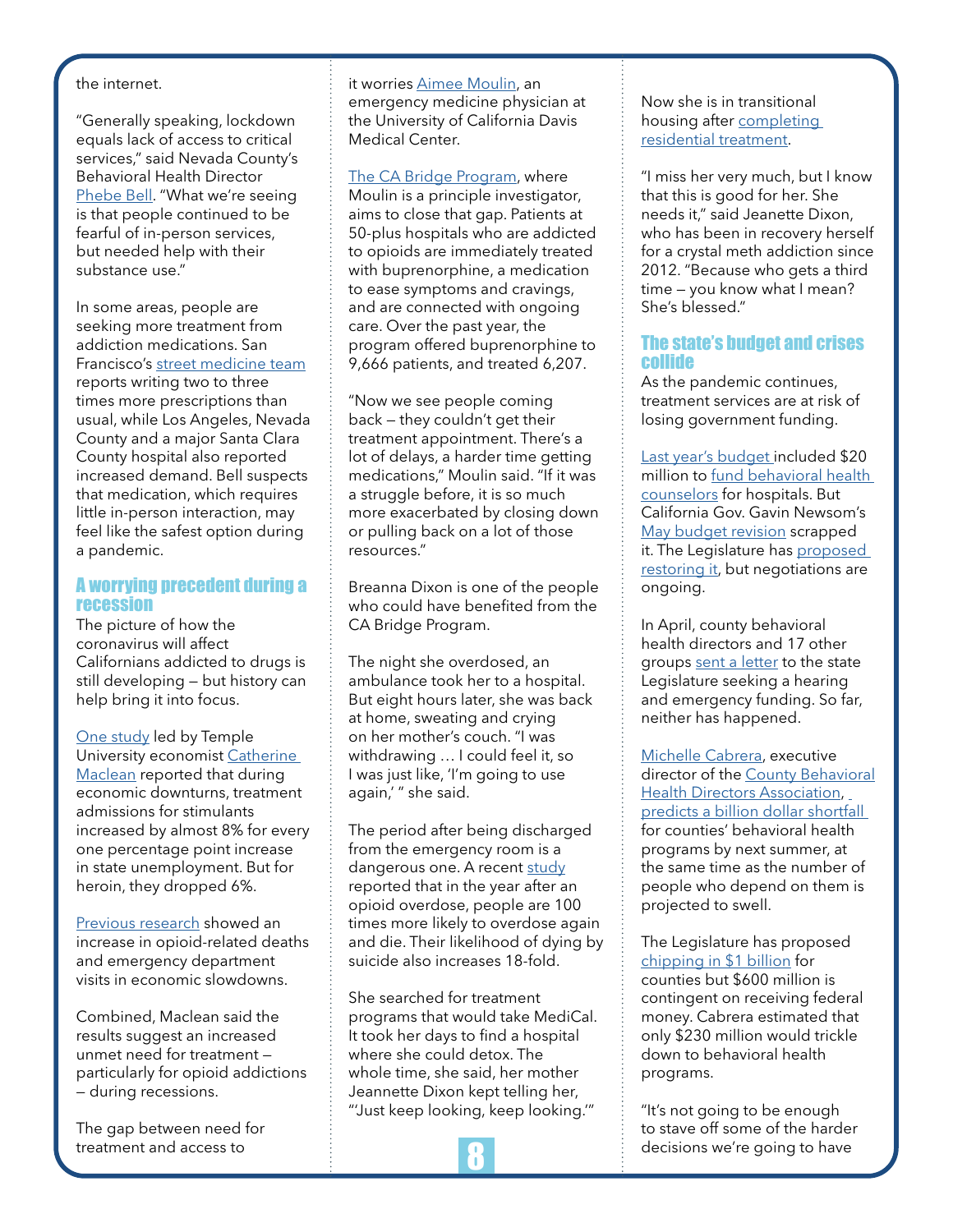### <span id="page-8-0"></span>Addiction Treatment **continued from last page**

to make," Cabrera said. "We're leaving humans in the lurch."

#### "We're people too. We're not just addicts."

In the meantime, in Oakland, Crystal Acosta is already falling through the cracks. In April, she talked about the pandemic as a reason to get clean. Two months later, she said she was smoking twice as much heroin as before. Living without shelter amplifies the problem.

"We're people too. We're not just

addicts," Acosta said in April. "All of us have no help, or places like a house. And we'd be doing a lot better if we did."

Alameda County is trying to address homelessness and addiction with counselors at some of the hotels set up for people during the pandemic.

For Acosta, though, it hasn't helped. She spent weeks in a hotel but now is back on the streets. Her partner received an offer of housing, Acosta said, but turned it down because there wasn't space for her. Now, they crash at friends' places or walk all night, smoking heroin.

"It helps me relax to the point where I'm OK to deal with all of it," she said.

After her disappointment about being homeless again, she's less interested in seeking treatment. "If they're not even willing to help me," she said, "what's the point?"

## Lev Featured on Episode of Frontline Podcast

*Cassie Chinn, IEPC Communications Director*

Hosted by Dr. Ryan Stanton, the official podcast of the American College of Emergency Physcians welcomed IEPC President Dr. Roneet Lev to discuss her tenure with the Office of National Drug Control Policy (ONDCP).

**Ryan Stanton:** How did you go from emergency medicine to working with the White House?

**Roneet Lev:** Through activity really through ACEP. I've always been active in medicine. We wear our white coat in the hospital but wear our white hat outside the hospital to really advocate for our patients and profession. I got involved in our local community. After serving

as president for CalACEP I decided to use my time advocating locally. One day I was asked to do a presentation about why doctors are giving so many drugs to people. I went there and explained that people demand it! "Doc, what are you going to do for my pain?" We were taught to treat pain.

I met this community that I never would have been exposed to (in the ER) with these parents whose children died from these drugs we were prescribing. So,

when I was confronted by other doctors who accused me of not being compassionate because they were prescribing more drugs to their patients, I was seeing the other side. I was meeting with the medical examiner and meeting with parents realizing that there was a problem. I became very active in established programs in San Diego in safe prescribing. I helped communities establish coalitions both locally and across the country. I thought, "If I was in charge, I could fix the world or end this epidemic. Just give me a few years and I





could get it done." They say be careful what you wish for because you may get it.

On one occasion I invited the director of the ONDCP [James](https://www.whitehouse.gov/people/jim-carroll/)  [Carroll](https://www.whitehouse.gov/people/jim-carroll/) to come down to SD to see my emergency room to see what we have to deal with. He called me later that evening and took me up on my offer (to end the epidemic) and hired me as the Chief Medical Officer of the ONDCP.



**ACEP Members in the White House - An Interview with Roneet Lev, MD, FACEP** [Listen to the full episode here.](https://soundcloud.com/acep-frontline/acep-members-in-the-white-house-an-interview-with-roneet-lev-md-facep)